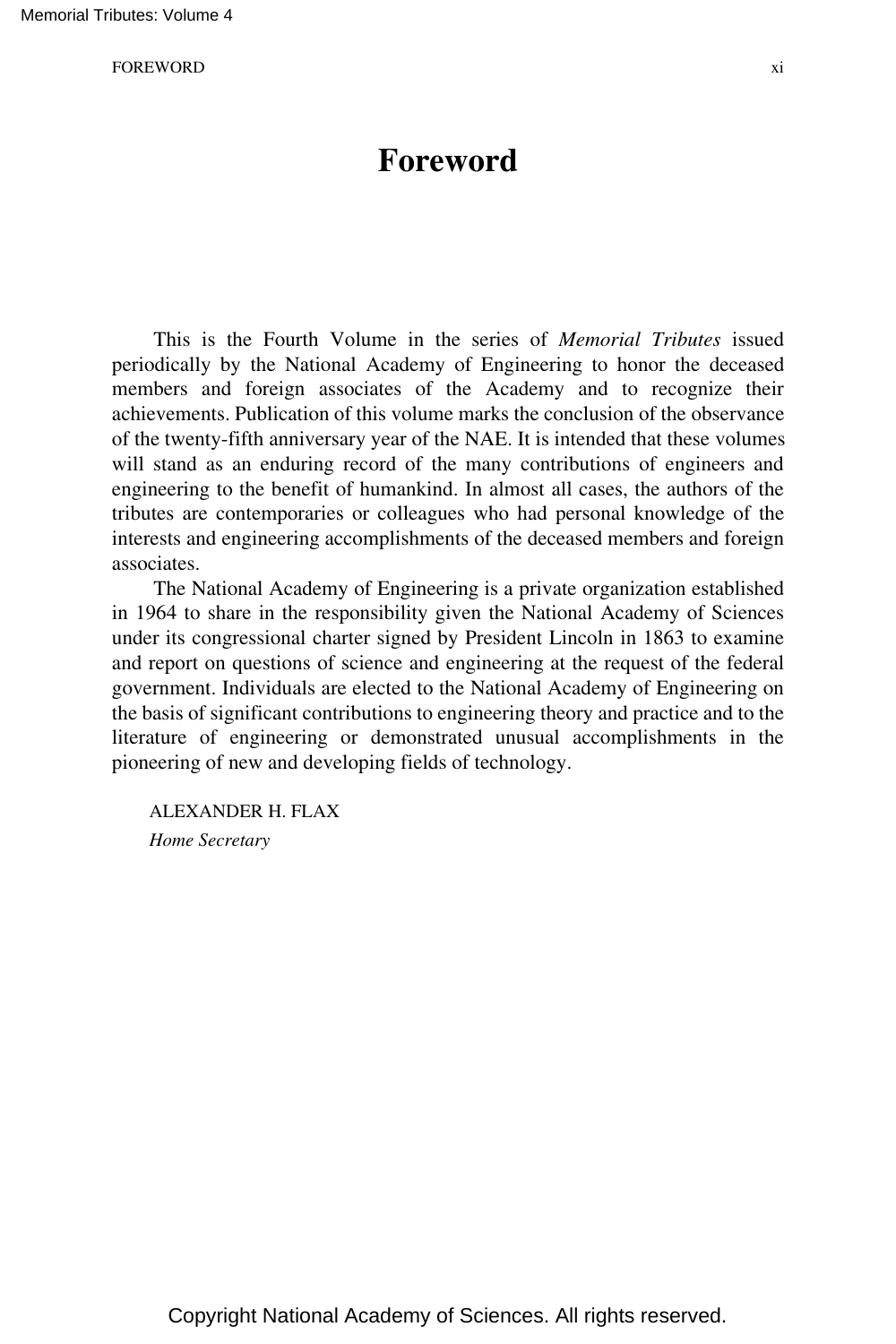## FOREWORD xii

Copyright National Academy of Sciences. All rights reserved.